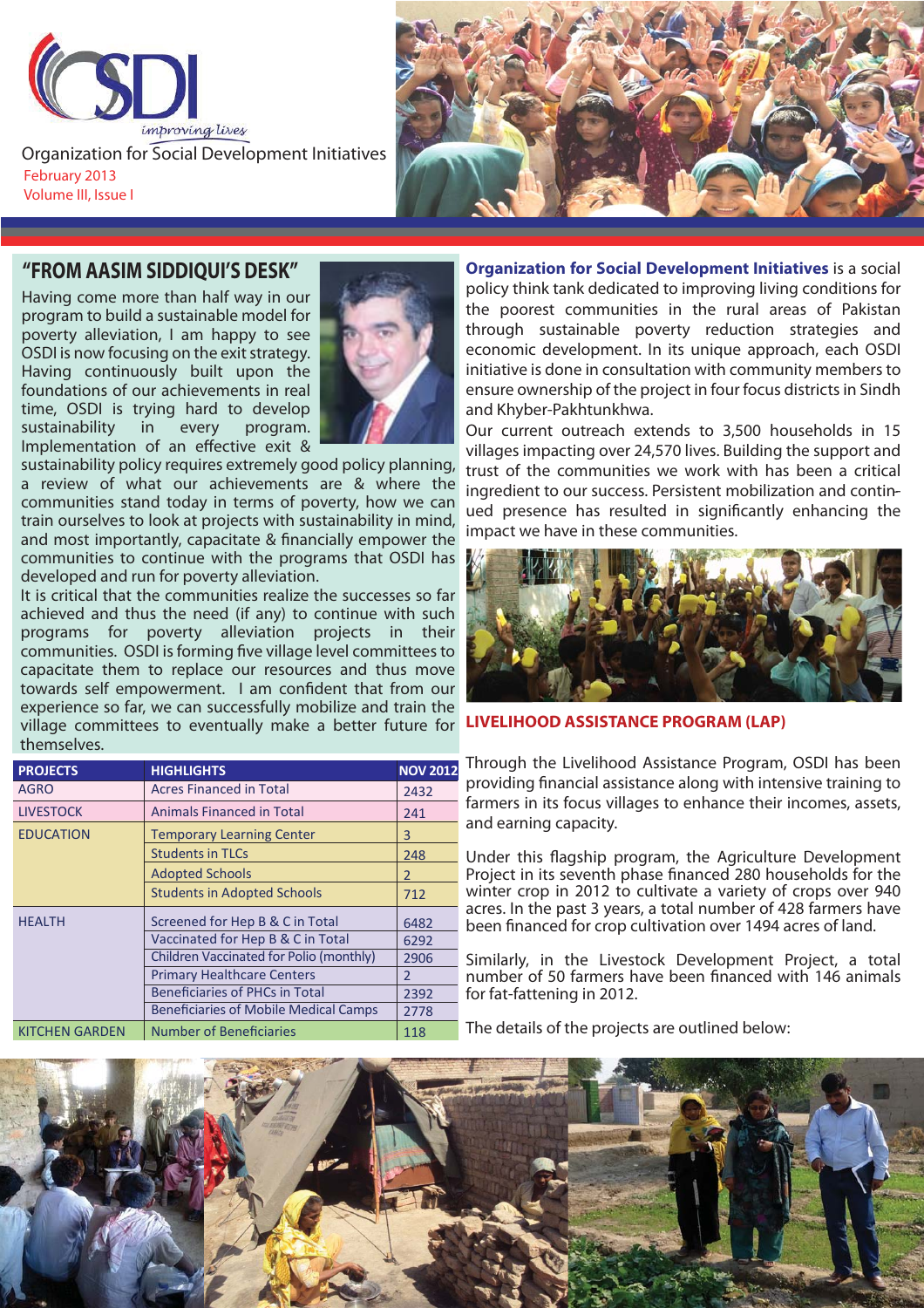### **Agriculture Project Phase VI**

The Agricultural Development Project enables the empowerment of rural farmers through micro-credit loans, financing the procurement of seeds, fertilizer, micro nutrients, and other inputs along with training on modern agriculture techniques, scientific assessments of soil, and technical assistance facilitated by OSDI.

In the recently concluded sixth crop cycle, OSDI financed 40 families in Khairpur and 41 families in district Matiari for cultivating cotton over 283.5 acres. In Shikarpur district, 45 families were financed for cultivating rice on 148 acres. The success rate was recorded 60 per cent and on average earned PKR 8,812 per month. Heavy rains resulted in crops not producing the exceptional bumper crop that was predicted. Nevertheless, average yield per acre for OSDI's farmers for the cotton crop turned out to be 10 maunds per acre whereas for other farmers in the region not supported by OSDI, it was 8 maunds per acre.



### **Agriculture Project Phase VII**

In phase VII, OSDI has financed 95 families in district Matiari, 76 in Khairpur and 80 families in district Shikarpur. This time, OSDI has introduced crop rotation in order to increase land fertility & generate more income, and crop diversity to decrease the risk from crop failure due to bad weather, unstable prices & natural hazards. OSDI is supervising and supporting cultivation of desi sindhi wheat, maxi wheat, chickpeas, sugarcane, grams, mustard, barley, fodder, and canola seeds along with some vegetables including onion, tomato, egg-plant, and okra in all three districts of Sindh. Inter-cropping of canola, wheat, and sugarcane on the same land will ensure that there are higher chances of increasing income and food security.



## **CASE STUDY 1: Expert Advice Based on Soil Yields Unprecedented Results**

Khuda Buksh a farmer in village Jamal Hajano district Matiari this year had the misfortune of seeing his wheat crop go to waste. Due to a lack of awareness, he purchased substandard inputs from informal markets only to see all his hard work perish. He managed to produce 12 mounds of wheat per acre whereas the average in the region should be at least 25 mounds per acre.

In stark comparison, Singhar Ali a farmer of the same village has experienced a record production of wheat crop in 2011-2012 season. He is one of the sixty farmers in district Matiari who have not only been provided with continued affordable financing for better quality farm inputs such as seeds, fertilizer, and soil nutrients but also expert advice on types, quality, and application of these inputs from OSDI's agricultural experts.

This was the first time Singhar Ali, along with other farmers under the program, have applied humic acid to their soil as recommended by OSDI. Humic acid helps in boosting micronutrients, better seed germination, better plant health, and higher crop yields. Better application of these inputs has enabled him to harvest up to 80 maunds of wheat per acre which is unprecedented production for small-holder farmers not only in his village but throughout the region. His fellow farmers coming under the program have enjoyed similar success in the district with average yields coming up to as high as 50 maunds of wheat per acre compared to less than 25 maunds per acre on average for non-OSDI farmers.

The disparity between farmers such as Khuda Buksh and Singhar Ali demonstrates how incorporating better farming methods can make a world of a difference in a poor farmer's fortunes and in the long-run enable him to break away from debt and intergenerational poverty.

### **Livestock Development Project Phase IV**

OSDI concluded Livestock Development Project Phase IV in October 2012. In this phase 22 families were provided loans to purchase 110 male goats for fat-fattening and 22 she-goats for herd increasing. Each family was provided with 4 goats for fat-fattening and income generation, and one female goat for milk production, herd increase, asset creation, and overall food security. OSDI field staff visited beneficiaries routinely for monitoring progress of the goats' health and weight.

The Livestock Program is an integrated support package that also includes financing for high quality livestock feed, veterinary services, de-worming, and regular health check-ups for all animals. This improves livestock health and generates higher revenues when the goats are sold at Eid-ul-Azha. The training is also fruitful as the beneficiaries keep the grazing area clean resulting in improved animal health and hygiene.

The total profit accumulated on average in Livestock Development Project Phase IV was PKR 31,172 as the 8 months of fat-fattening yielded per family PKR 3,896 per month on average.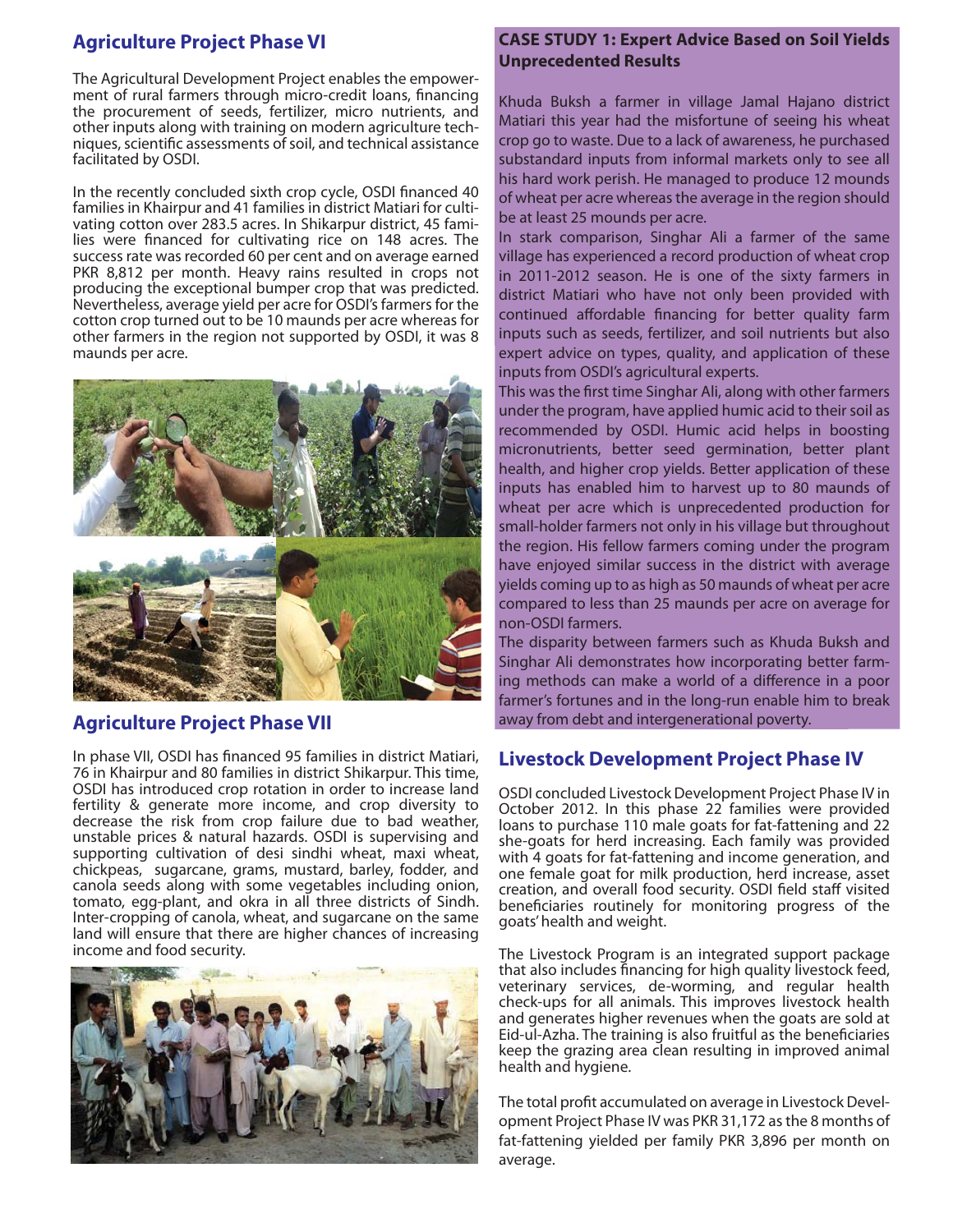### **COMMUNITY DEVELOPMENT PROGRAM COMMUNITY DEVELOPMENT PROGRAM**

**Education** As a part of its poverty alleviation model, OSDI is scaling up efforts to provide primary literacy to school-aged children who lack physical or financial access to education in all its focus villages. Where there are existing public or private schools, OSDI focuses on improving quality of education and building capacity; and where no schools exist or the schools cannot accommodate all the children in the village, Temporary Learning Centers have been set up. In time, schools will be constructed in place of Temporary Learning Centers in order to cater to the out-of-school population in each village.

Educated youth from the focus communities have been hired and trained to impart basic literacy skills such as reading, writing, numeracy, and communication to children. Teachers at the Temporary Learning Centers give lessons on Mathematics, English, Urdu, and Sindhi for four hours daily, six days a week. By getting a preliminary understanding of basic mathematics, students learn how to do budgeting and are able to communicate and articulate with confidence.



Since its inception, the Temporary Learning Centers have been immensely successful with the full support of the local community. At the start 15 students were enrolled in the first Temporary Learning Center in village Malhee district Shikarpur started in February 2011. Currently, 248 students are enrolled in the three Temporary Learning Centers of which 151 students are enrolled in OSDI's two Shikarpur schools; and 97 female students are enrolled in the third Temporary Learning Center in village Kamal Khan Lashari, district Khairpur.

Two non-functioning schools have also been adopted by OSDI in village Godho Shar district Shikarpur and village Sukhio Mirjat district Matiari. Currently, 712 children are enrolled in both schools. The premises were being used as a warehouse for agriculture input prior to OSDI's intervention. OSDI adopted the schools in coordination with Government of Sindh and Sindh Education Foundation. After coming under OSDI patronage, the schools were cleaned & renovated, teachers were hired, community students were enrolled, and stationary & textbooks were provided by OSDI to the students. Today these schools are providing affordable quality education to the children in these communities. The students will take exams affiliated with the local government board and eventually the schools will be managed as a partnership between the community village committees and the local government.

Aside from academic learning, children are also made aware on issues pertaining to health and hygiene. Other activities

such as Pakistan Day Celebration and Global Hand Washing Day are also celebrated at the TLC in order to inculcate a culture of collective participation in the school children. At the end of the activity, small gifts such as sweets as well as hygiene kits including toothpaste, toothbrushes, mouthwash, and soap bars are distributed among children to encourage adoption of hygienic habits.

The Temporary Learning Center at Shikarpur is being constructed into a fully functional school with five rooms and toilets. The community has also enthusiastically contributed to the labour and construction costs. Other plans under the Education project include adoption of two more government schools in district Matiari that have limited capacity and need support. The renovation of a school being run by Sindh Education Foundation in village Sukhio Mirjat district Matiari is also in the pipeline . Getting encouraged by OSDI efforts, the other schools in the villages have also campaigned to increase the enrollment of their schools creating a healthy competition in the village for imparting education.



All Education projects are in collaboration with the district government in order to garner local support and longterm sustainability.

### **Health**

Under the Community Development Program, a core part of OSDI's efforts is improving access to quality healthcare on a reliable and affordable basis in 15 focus villages in Pakistan. OSDI aims to fill gaps in existing health services by setting up facilities and services that are cost effective, standardized, and sustainable.

Primary healthcare is dispensed through qualified doctors, subsidized medicines and basic health infrastructure. To date, 2392 patients were treated under Primary Healthcare Centers in district Shikarpur and Mardan.

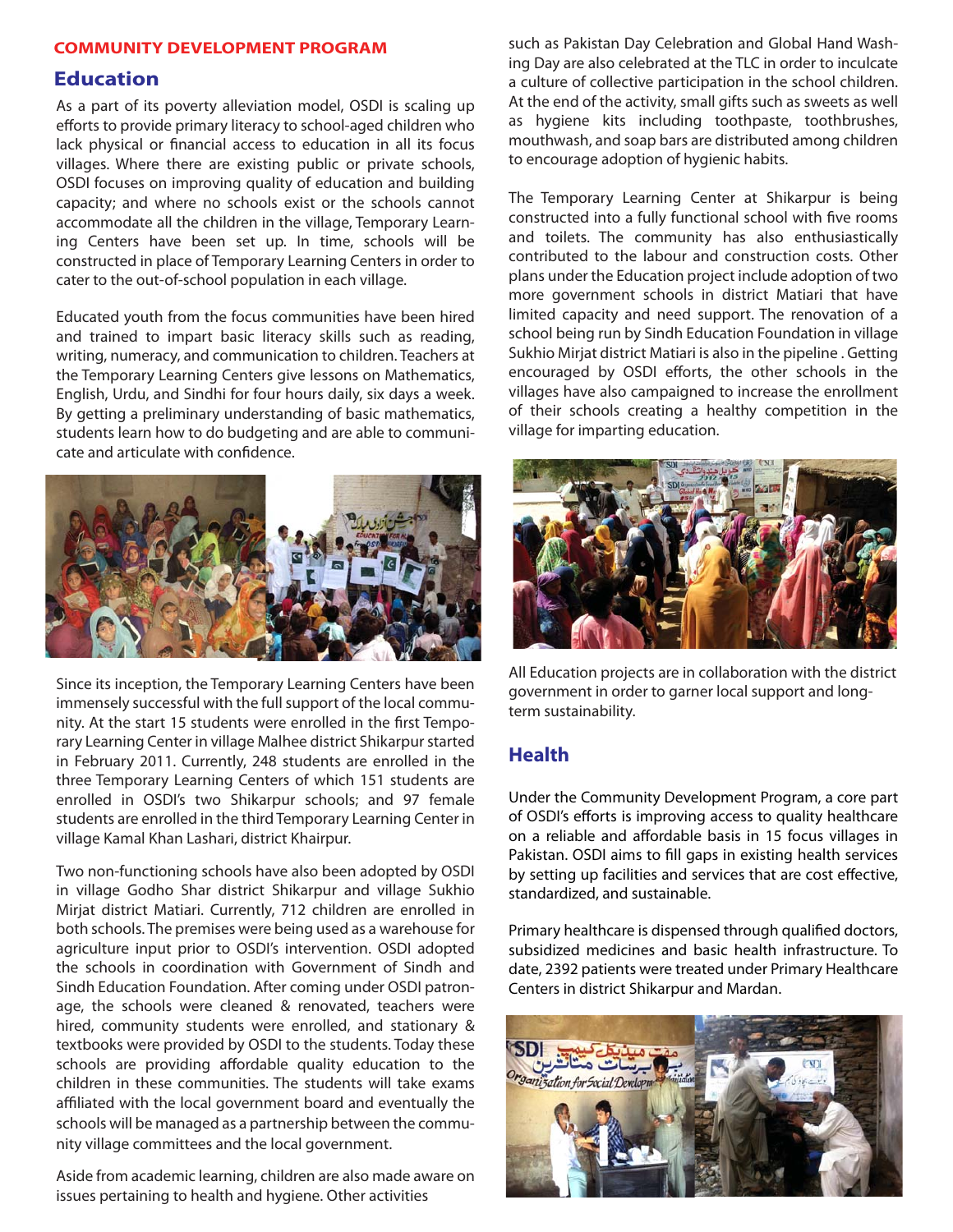OSDI is in collaboration with the government to facilitate the polio and hepatitis campaigns. OSDI routinely facilitated the district government's team in all four of its focus districts in on-going polio vaccination campaign by providing field teams consisting of a lady health worker and a dispenser to the communities. In the last quarter, 2906 children on average have been inoculated by OSDI against the polio virus.



6,482 individuals were screened for Hepatitis B & C and 6292 individuals had been given three vaccinations each for Hepatitis B. 95 patients for Hepatitis C have completed their treatment by OSDI under the Chief Minister Initiative for Hepatitis Free Sindh and Prime Minster's Program in Mardan. OSDI provided field staff, kits, technicians, and logistics for the campaign while the vaccines and interferon treatment are provided by the district government. OSDI continuously follows up with patients regarding treatment and preventive measures.

In the last quarter, 104 general medical camps were set up in Matiari and Mardan where 2778 patients were treated. Common illnesses that were observed during the camp were fever, asthma, anemia, respiratory tract infection, acute respiratory infection, tuberculosis , diarrhea, malaria, skin, and eye diseases.

The heavy rains in September led to many families displaced in OSDI's focus villages in Shikarpur. To avoid outbreak of any major disease and to control emerging illnesses, OSDI has set up four medical camps equipped with doctors, lady health workers, and dispensers. Free health checkups and medicines were provided to 978 patients affected by heavy rains.

The school based personal health and hygiene awareness sessions are conducted on a weekly basis to increase mass awareness among children in all schools in our focus districts.

### **Water**

In the last quarter, OSDI continued the strategy of encouraging clean drinking water in all its focus villages in Sindh. Specifically, 485,920 aquatabs and 48,592 water purification strips were provided to 1,594 households to filter microbiological contamination in ground water inside their homes. OSDI staff continued monitoring the use of aquatabs and also regularly conducted health & hygiene awareness campaigns to minimize effects of poor sanitation. OSDI, with the help of PCWR and WHO, has also assessed ground water quality through water-boring tests in one village in Khairpur at multiple locations and at multiple depths to indentify sites where water has relatively acceptable levels of Totally Dissolved Solids **(**TDS). In future, OSDI will focus its safe drinking water policy on decreasing the prevalence of Totally Dissolved Solid (TDS**)** as well as microbiological contamination in drinking water in all focus villages.

### **EVENTS I**

### **6 day Teacher Training Program**

The teachers in OSDI schools attended a six day Teachers Training Program in Hyderabad with the support of Sindh Education Foundation. The content was designed to impart training on early childhood education, health education, and primary curriculum development. OSDI organizes regular skills development and capacity building trainings for its teachers so that the quality of education improves in its focus communities.



# **A joint effort against Hepatitis**

OSDI and the Government District Health Department in Matiari organized a seminar on Chief Minister's Initiative for Hepatitis Free Sindh. OSDI provided financial assistance in order to increase awareness regarding Hepatitis and its treatment facilities among rural communities in district Matiari. Dr Zahid Memon appreciated OSDI's continuous efforts for Hepatitis prevention activities. DCO Matiari, EDO Health, Hepatitis Program Manager Sindh, Hepatitis focal person Matiari, government doctors, and other dignitaries from the social sector also attended this awareness seminar. Dr Akram Ghuman conducted a session on the symptoms of Hepatitis and Dr Ayaz Memon's session highlighted the preventive measures against Hepatitis. The Hepatitis awareness seminar shared the vital facts about the disease and its treatment centers with the rural communities.

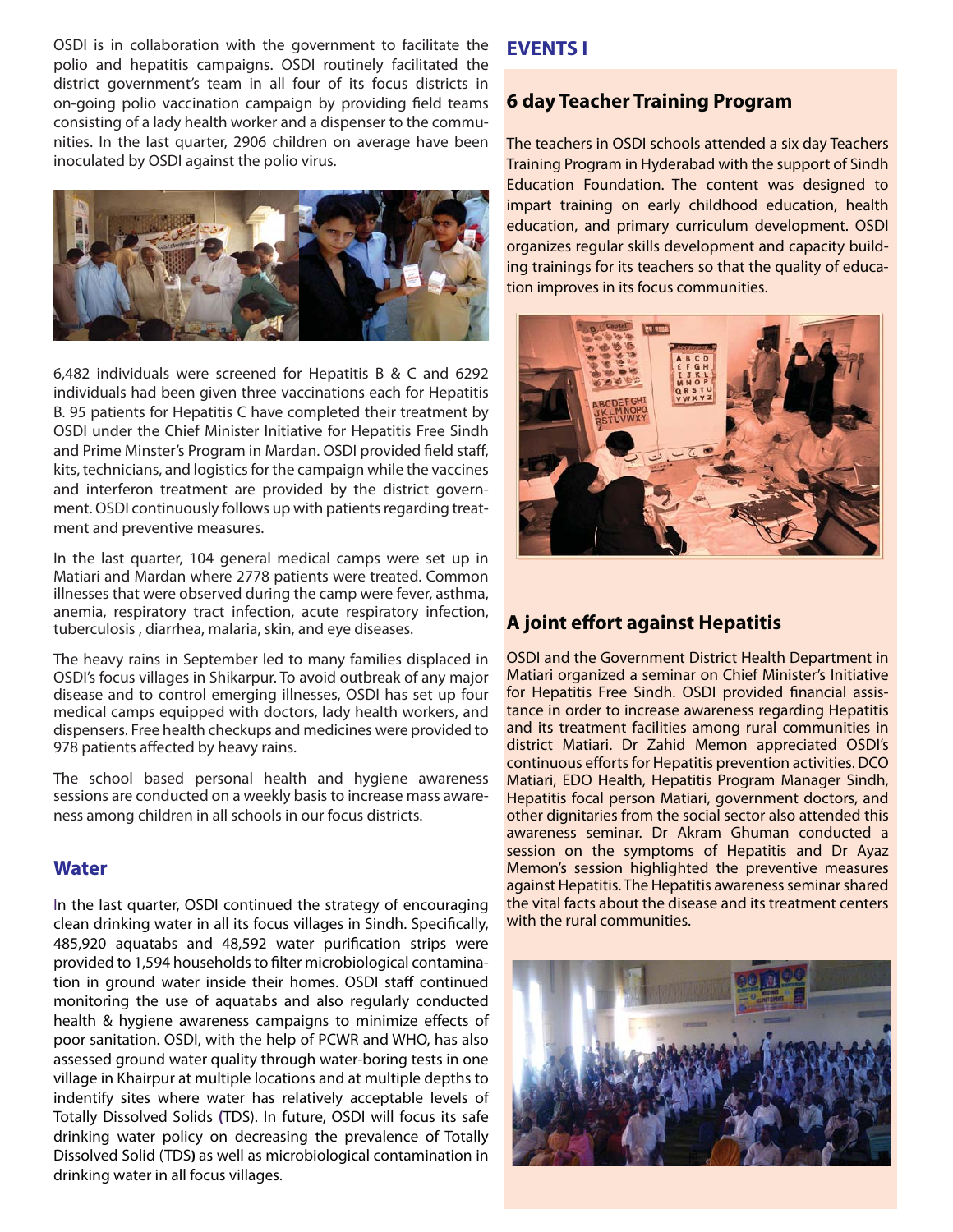# **EVENTS II**

# **Multiple boring in district Khairpur**

In village Mulko Wahan, 140 households consume groundwater that has unacceptably high levels of physical contamination in the form of Totally Dissolved Solids (TDS). OSDI is assessing the quality of ground water in their village by conducting water quality tests at multiple site and multipile depths within the village. Thus far, we have discovered that there is one particular spot in the village 80 feet beneath the ground where water is relatively less contaminated with acceptable levels of TDS. OSDI is planning to install water tanks and provide aqua tabs that filter out microbiological contamination at the point of use so that the community has access to safe drinking water in all focus villages.



### **Hygiene Awareness Campaign in district Khairpur**

OSDI raised awareness on the importance of sanitation to good health, in collaboration with the World Health Organization (WHO), in village Waatani district Khairpur. OSDI team went door-to-door for 2 days engaging communities importance of personal hygiene, use of safe drinking water, and the need to eliminate bacterial contamination in food via unclean utensils. The consequence of current unsanitary practices had led to the outbreak of Acute Watery Diarrhea (AWD) in the village because of which an intensive campaign was deemed urgent.



## **Training on Transplantation of Rice in Shikarpur**

For the third consecutive year, OSDI financed farmers in Shikarpur to cultivate rice. As per the program, a demonstrative training on transplantation of rice was conducted by the OSDI agricultural expert to guide OSDI's farmers in increasing their crop yields. The farmers were told about the advantages of row plantation, importance of timing in applying inputs, and the mandatory distance to be kept between plants for better growth. A practical demonstration of transplantation of rice plants enabled farmers to gain a better understanding of how to maintain their crops and get maximum yields per acre, resulting in higher yield and an increase in farmers' disposable income.





# **CASE STUDY 2: YASMEEN AND FAREEDA'S ROAD TO ECO-**

Yasmeen and Fareeda through their hard work and diligence are lifting their families out of poverty. Not so long ago, neither of these women had any source of income and faced an increasingly uncertain future. Fareeda's father tragically passed away while Yasmeen had to endure a painful divorce leaving them both in deep emotional and financial turmoil.

The Small Rural Enterprises Program was a great boon to them in their road to recovery. Under the program, enterprising individuals such as Yasmeen and Fareeda who lack finances are provided with affordable loans to start a small business in order to be self-sufficient. "I was overjoyed to know about the loan. For the first time I thought even I can open a business," tells Yasmeen.

Fareeda and Yasmeen both bought sewing machines while Yasmeen went a step further and opened up a tailoring shop for selling tailoring materials as well. "I love dressing up in nice clothes but I did not have money for getting clothes tailored. Now I make my own clothes and for others enabling me to make money," tells a smiling Fareeda.



In a few months of starting the business, both are enjoying a steady stream of income. Yasmeen makes average monthly revenue of Rs 5,382, of which Rs 3,437 comes from retailing tailoring accessories at her shop and Rs 1,945 from tailoring. Fareeda is earning average monthly revenue of Rs 1,125 by sewing and stitching dresses for her newly made clientele.

"I am going to save the money I make for my wedding dowry," tells 18 year old Fareeda about her future plans. Yasmeen plans to send both her daughters to school from the money she makes from her business. The Small Rural Enterprises Program demonstrates how small loans along with guidance and support can bring about a profound change in the lives of educated youth such as Yasmeen and Fareeda. Little by little, as these inspiring women gain economic empowerment, they encourage other women of their communities to strive for a secure and prosperous future.